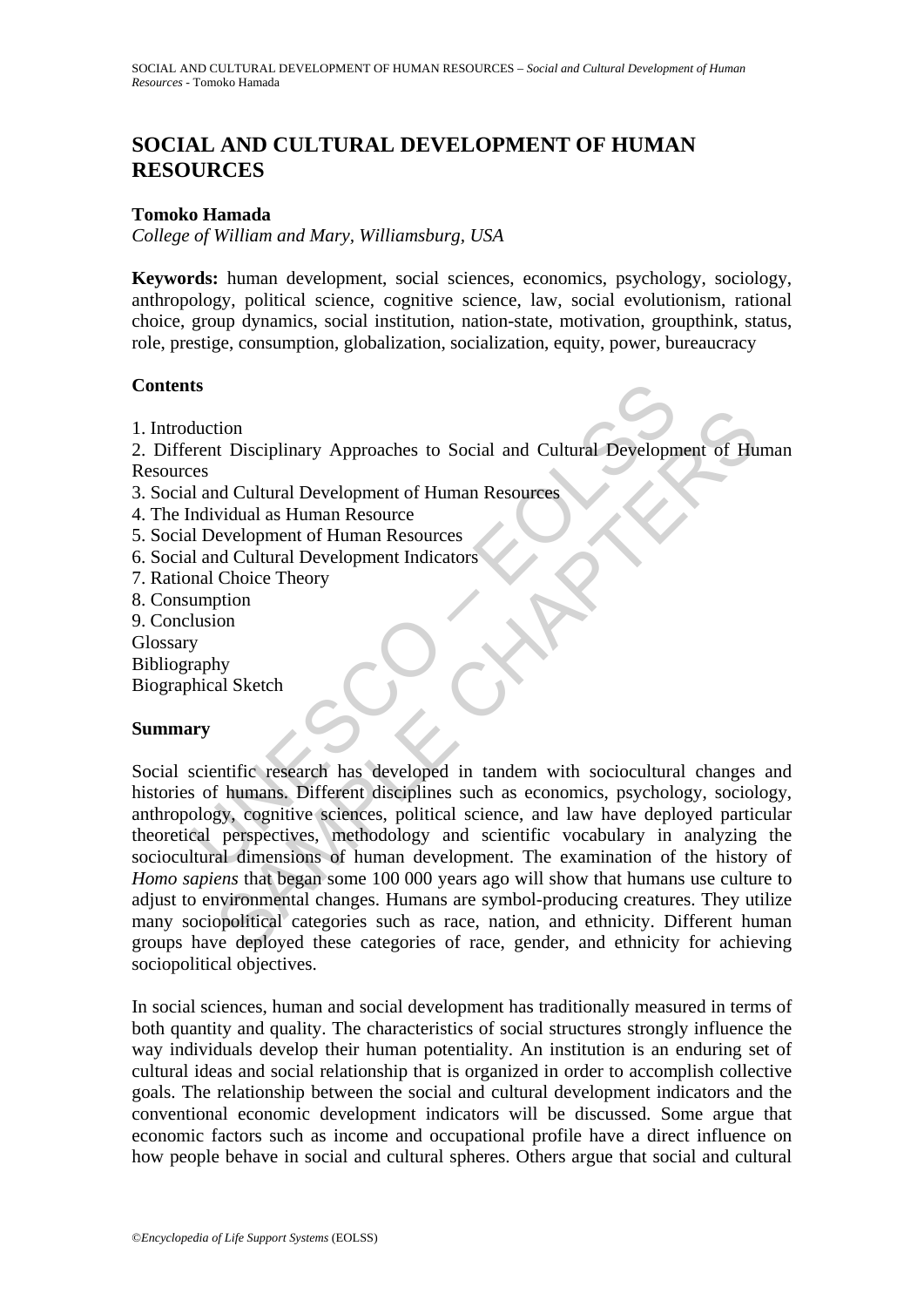variables directly affect economic development. And others argue that the current indicators do not adequately capture the processes of complex human activities. One growing field of social scientific studies is consumption. Scholars are studying consumption not simply as the act of satisfying utilitarian needs, but as the most common form of expressive activity related to identities and cultural expressions. Unlike the neoclassical model of the individual rational choice, sociologists, anthropologists, and psychologists examine consumption as a domain in which individuals and groups reflect on social structure, cultural values, and individual identities. Other categories such as gender, race, class, and nationality directly impact consumption patterns. Much investment must be made in order to ensure equitable access to resources for all, and to encourage the development of social institutions that are particularly suitable for human resources development.

## **1. Introduction**

duction<br>
duction<br>
duction<br>
ability refers to societal changes that help make resources neede<br>
of life accessible to all without degrading the environment<br>
and Commission of the United Nation produced a report entitleed<br>
in ction<br>ity refers to societal changes that help make resources needed for a heal<br>ife accessible to all without degrading the environment. In 1987<br>I Commission of the United Nation produced a report entitled *Our Com*<br>which Sustainability refers to societal changes that help make resources needed for a healthy quality of life accessible to all without degrading the environment. In 1987 the Brundtland Commission of the United Nation produced a report entitled *Our Common Future* in which it stated that sustainability is to meet the needs of the present without compromising the ability of future generations to meet their own needs. This concept of sustainability has been further developed within the UN system by using the term "sustainable human development" because of the realization that sustainability involves improving human life and developing human resources in terms of biological, social, economic, cultural, political, material, and ecological conditions.

Sustainable development should not mean sustained underdevelopment. In our collective efforts for environmental protection, we also need to make sure that all people have access to such important resources as education, health services, food, housing, clean water, employment, and the fair distribution of income. All people possess the fundamental rights for opportunities to realize human aspiration without compromising the needs of future generations. The human being is the central subject of and agent for sustainable development.

It is generally assumed that improving the quality of human life is a major goal of the sciences. However, owing to the diversity of values, ideologies, norms, and historical circumstances, people create different meanings of the desirable quality of life. Individuals interpret this world subjectively. One person's definition of the quality of human life may not be the same as another person's definition. Human thinking cannot be divorced from its socio-historical and cultural systems. Within social sciences, there is a multiplicity of opinions and views on human conditions and development. Therefore it is difficult to present one unified theory or paradigm on the social and cultural development of human resources. Instead of creating an artificial synthesis of diverse perspectives, we have decided to explore major issues related to the present theme and to examine human aspiration and sustainability from manifold viewpoints.

First we will examine a range of perspectives offered by different academic disciplines. We will briefly illustrate the important research scope of such disciplines as economics, psychology, sociology, anthropology, cognitive sciences, political science, and law.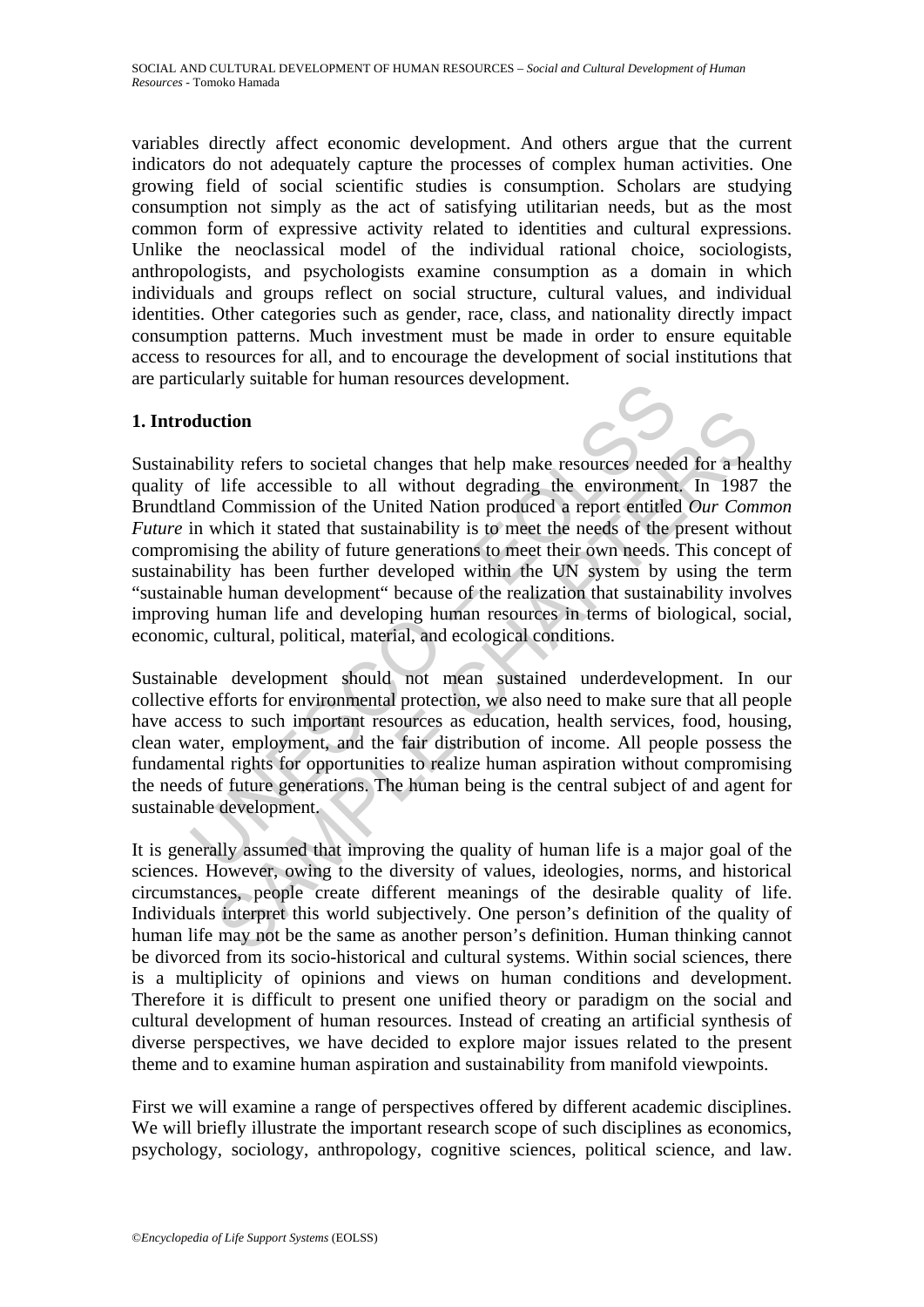Social scientists have deployed particular contextual prerogatives and reasoning in analyzing sociocultural dimensions of human development. We will clarify some of their basic presuppositions and meta-logic, as well as disciplinary orientations and methodological vistas. Their fundamental assumptions about society, people, and culture have affected the outcomes of social research and the state of their accumulated knowledge.

Secondly, we will give a precis of the *Homo sapiens* development that began some 100 000 years ago. We will pay special attention to the last century of collective human development, being mindful of categories such as the nation-state, race, and culture, as well as the current social transformation called "globalization."

Section 4 will focus on the individual as the most vital agent and resource for sustainable development. Psychological research findings on individual motivation, decision-making and the so-called "groupthink" will be examined in some detail.

4 will focus on the individual as the most vital agent and<br>the development. Psychological research findings on individu-<br>making and the so-called "groupthink" will be examined in some<br>the most consequential meta-concepts i development. Psychological research findings on individual motivary<br>aking and the so-called "groupthink" will be examined in some detail.<br>most consequential meta-concepts in neoclassical economics is the notional's rationa One of the most consequential meta-concepts in neoclassical economics is the notion of the individual's rational choice. The rational choice theory defines individual propensity for optimization. This construct, as well as the notion of preference and taste, will be reexamined. We will see the overwhelming influence of this perspective on human production, consumption, and macroeconomic development. Our debate on individual rational choice will be followed by a general introduction to the currently available economic indicators and sociocultural indicators for measurement and analysis.

This paper asserts that the nineteenth century concept of social evolutionism continues to influence the way we measure and analyze societies comparatively.

Finally we will investigate in some detail the issue of global consumption, because overconsumption by some people and underconsumption by others pose one of the greatest threats to the environmental sustainability. Refuting the neoclassical theory of individual rational choice and explicating the black box of economic preference, some anthropologists and sociologists point to the dynamic relationship between taste and culture in economic decision-making such as consumption.

The set of articles in this theme collectively examines key development issues such as socio-psychological dimensions of human resource development, social ecology, space and urbanization, ethnicity, gender, health, equity, religion, labor market, family, consumption, and human and social development indicators. In examining these issues, we also need to be fully cognizant of the relationship between social sciences' metalogic and the basic vistas they employ for research endeavor. The subject of social sciences is humans. Anthropologist Clifford Geertz once noted that humans are cultural beings who spin their own webs of meanings. Humans constantly invent new meanings and new signs while they try to make sense of their own sustainability and to create the image of the future.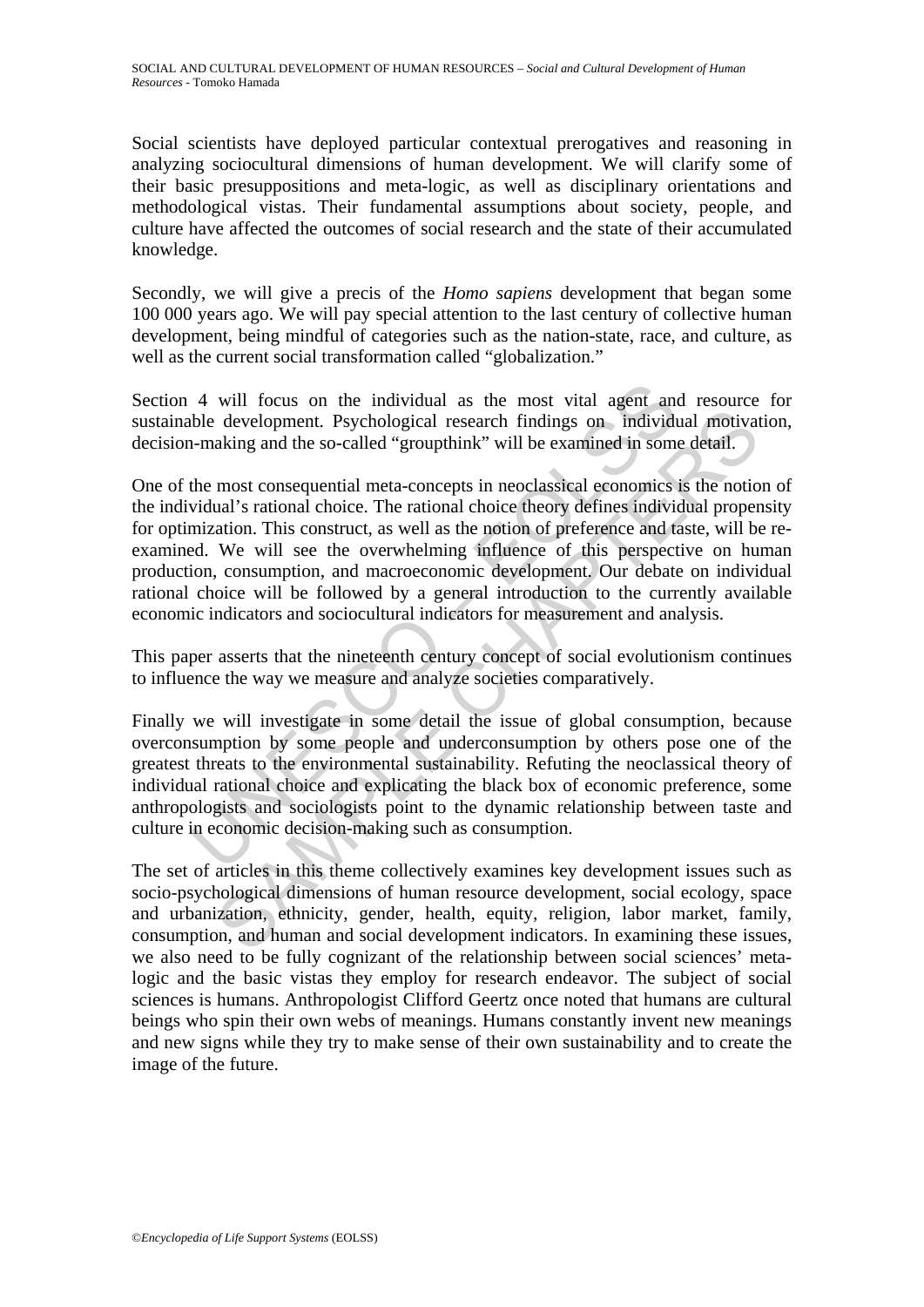# **2. Different Disciplinary Approaches to Social and Cultural Development of Human Resources**

Humans collectively have invented languages, religions, arts, music, logic, and ways of reasoning and communicating. Different human societies have created diverse worldviews, rhetoric, formulae, and models to make sense of daily living, and to pass their heritage on to the young. They have also sought answers to some fundamental questions concerning the environment, life, death, and the universe. Among many ways of exploring existential realities, humans have invented and developed what we call the scientific way of thinking.

The wind musularization in the western counties, science and more best<br>As modernization has created many new social problems, values have been founded and developed. Social sciences have the same shave been founded and dev Together with industrialization in the Western countries, sciences have advanced rapidly. As modernization has created many new social problems, various scientific disciplines have been founded and developed. Social sciences have relatively short histories as most of them began in the eighteenth and nineteenth centuries, but really took off only in the twentieth century. Social scientific research on society and people has been conducted and advanced in the context of specific historical circumstances and conditions,. Consequently social scientific disciplines have accumulated specific themes of study, vocabularies, models, methodology, and application procedures.

It is important for us to understand what questions social scientists have asked, what research strategies they have deployed, and what reasoning tools they have used, as we explore the topic of the social and cultural development of human resources. The sets of social scientific questions have both deepened and conditioned their approaches to the problems at hand. In the following section, we will describe how economics, psychology, sociology, anthropology, cognitive science, political science, and law have examined human problems.

## **2.1. Economics**

have been founded and developed. Social sciences have relatively s<br>most of them began in the eighteenth and ninefeenth centuries, but rely<br>uly in the twentieth century. Social sciencific research on society and per<br>unducte Economists usually inspect the way in which individuals, groups, business enterprises, and governments attempt to achieve efficiently any economic objective they select. They are usually concerned with human needs and motivation, perception of scarcity, the balance between supply and demand, and the macro-level state of an economy. The mode of thinking in economic terms can be traced to Aristotle and Plato in ancient Greece who wrote about problems of wealth, property, and trade. Hinduism and Taoism, for example, denounce materialism. During the Middle Ages in Europe, the Roman Catholic canon regarded commerce as inferior to agriculture. Likewise the Chinese Confucian doctrine and the Islamic codes place primary production such as farming as morally superior to commercial activities.

In Europe, classical economics began with Adam Smith, and culminated in the synthesis of John Stuart Mill. All classical economists believed in private property, free markets, and, the principle of competition. Adam Smith was quite suspicious of governmental intervention, and ardently supported the "invisible hand" which reconciled public benefit with individual pursuit of private gain.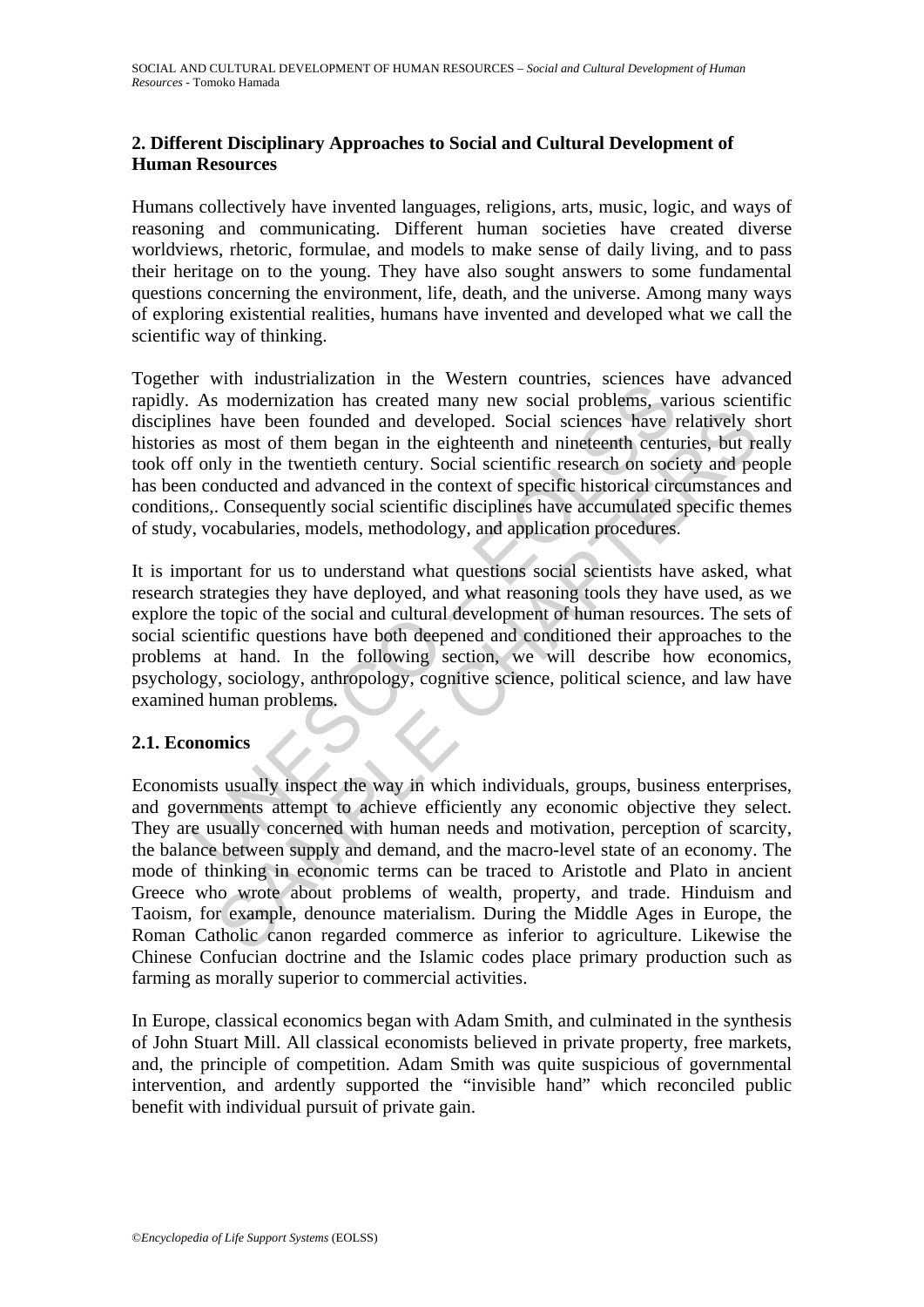Marxist economists sharply refuted the fundamental premise of classical economics. Marx argued that every social system of the past had been a device by which the rich and powerful few controlled the mode of production. Because of the exclusive ownership of the mode of production, these few could live well and accumulate wealth by exploiting the powerless many. However, each system was racked by moral flaws and internal inconsistency. The more productive the system became, the more difficult it would be to make it function due to the internal deficiencies. Eventually the system destroys itself, either by disintegration or by revolution.

Marx used the classical labor theory to analyze the inner workings of capitalism, and to reveal the inequities and exploitation born out of the system. Marx believed that capitalism was certain to falter because its tendency to concentrate income and wealth in ever fewer hands created more and more severe crises of excess output and rising unemployment. Marx considered that the masses of the poor would ultimately rebel against the capitalists by the proletarian social revolution. Marx and Engels believed that capitalism would be eventually replaced by communism, run by and for the people. We will examine Marxism's influence on social development theory further in our discussion on sociology. Marxist theories explained market mechanism from the perspectives of material conditions and labor relations.

m was betain to hatter because its elementy to concentuate into<br>fewer hands created more and more severe crises of excess ou<br>opyment. Marx considered that the masses of the poor would u<br>the capitalists by the proletarian s m would be eventually replaced that the masses of the poor would ultimately r capitalists by the proletarian social revolution. Marx and Engels believant conjunisties by the proletarian social revolution. Marx and Engels b In contrast to Marxist theories, William Stanley Jevons, Léon Walras, and Karl Menger and other neoclassical economic theorists attempted to explain market mechanism by the intensity of consumer preference. For example, they argued that income disparities between the rich and the poor were due to corresponding differences between human talent, intelligence, energy, and ambition. Neoclassicists believed that individuals succeed or fail because of their personal attributes, not because some individuals have special advantages to achieve their goals. In many capitalist societies, neoclassical economics continues to explain price and income determination in supply–demand terms.

Another significant school of thought is Keynesian macroeconomics. John Maynard Keynes in Britain based his theory upon his assumption about prices, and rejected the view of Adam Smith and classical economists that, left alone, a market system generally functions well. He used concepts such as "aggregate demand"—the total spending of consumers, business investors, and governmental bodies that influence the nature of economy. Keynes considered the economy as being inherently unstable and approved governmental interventions as macroeconomic policies. Keynesian economists believe that during economic recessions, the government should use deficit spending to bring about economic recovery. The deficit spending theory was applied to the United States to create Roosevelt's new deal policy to help the economy recover from the Great Depression. Keynesian economics started contemporary macroeconomics. Today macroeconomists tend to utilize mathematical and statistical models and simulations to explain and forecast the behavior of an entire economy. They also utilize various system approaches and flow analyses to economic problems.

Together with the rise of macro economic theories and methodology, various economic indicators have been deployed to measure the state of economies both domestic and abroad and/or the whole world. In today's world, there is a wide range of governmental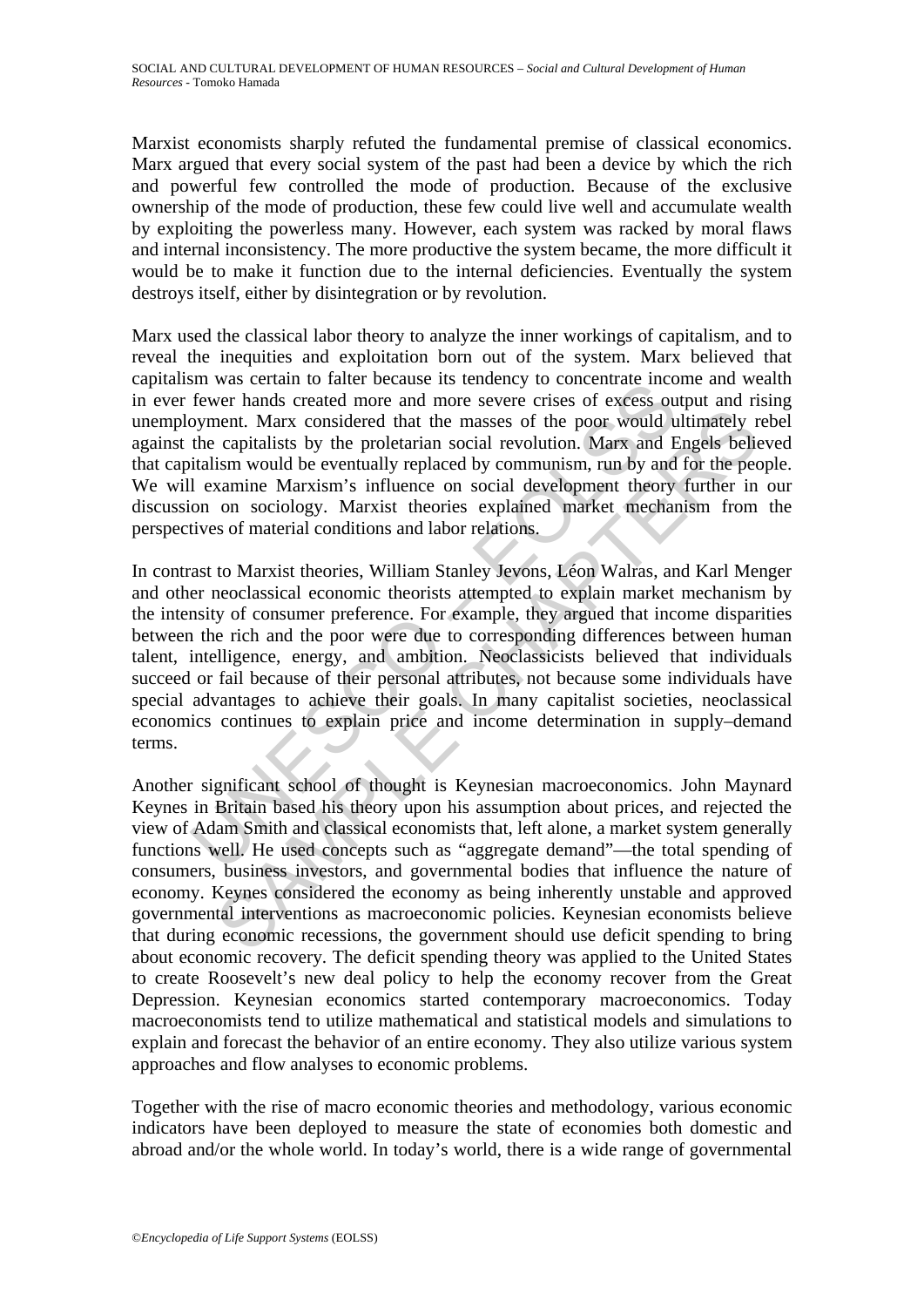and nongovernmental interventions on economic activities, ranging from tax, credit, contract, trade, and subsidy policies, price and wage fixings, and the state monopoly to quotas and tariffs and state economic planning.

In recent years various economic problems with global consequences have stimulated serious debate about the proper roles of private enterprise and governmental entities. Economists' opinions diverge as to how much and what types of interventions are needed; how much regulations and governmental interventions should be placed on global businesses; and how much local initiatives versus the multilateral or international interventions should be considered. Those who promote the free market initiative emphasize the free enterprise's ability to improve trade and commerce, technological development, crop yields, and industrial productivity. Those who argue for some intervention point to increasing inequity, diminishing resources, unchecked environmental damage, excessive military spending, and the reluctance of the rich to share their wealth and expertise with the less fortunate. As we have entered the twentyfirst century, the world's economy has become far more volatile with wide swings in stock prices, business accounts, trade and investments, all of which have global consequences.

# **2.2. Psychology**

ment, clop yelus, and intensitant productivity. Those who an<br>ition point to increasing inequity, diminshing resource<br>mental damage, excessive military spending, and the reluctance<br>eir wealth and expertise with the less for and Hamage, excessive military spending, and the reluctance of the rice wealth and expertise with the less fortunate. As we have entered the two wealth and expertise with the less fortunate. As we have entered the two weal Like economists, psychologists are also concerned with the scientific study of human behavior and the mind through systematic and objective methods of observation and experimentation. Many psychologists focus their studies on the linkage between the individual mind and social behavior. Some psychologists conduct detailed biological studies of the brain, while others analyze specific behavioral patterns. Others investigate how humans process information, and interpret phenomena. As scientists they observe and study behavioral manifestations, and investigate both conscious and unconscious mental states that are inferred from observable behavior. The topics of psychological investigations cover an enormous range of phenomena: learning and memory, sensation and perception, motivation and emotion, thinking and language, personality and social behavior, intelligence, infancy and child development, mental illness, and much more.

Modern psychology finds its origin in the older disciplines of philosophy and physiology as well as biology and medical sciences. Charles Darwin's influence is particularly evident in modern psychology. Darwin in 1859 published *On the Origin of Species*, and introduced the evolutionary process of natural selection. Darwin's theory of evolution invited comparisons between humans and other animals, and had an important influence on the development of many scientific disciplines over the last century.

One can arguably select the three most prominent pioneers of modern psychology as Wilhelm Wundt, William James, and Sigmund Freud.

Wilhelm Wundt laid the European foundation for psychological research and experimentation in the late nineteenth century. William James, who in 1890 published *On Principles of Psychology*, can be considered as the father of American psychology. James discussed the stream of consciousness, the link between mind and body,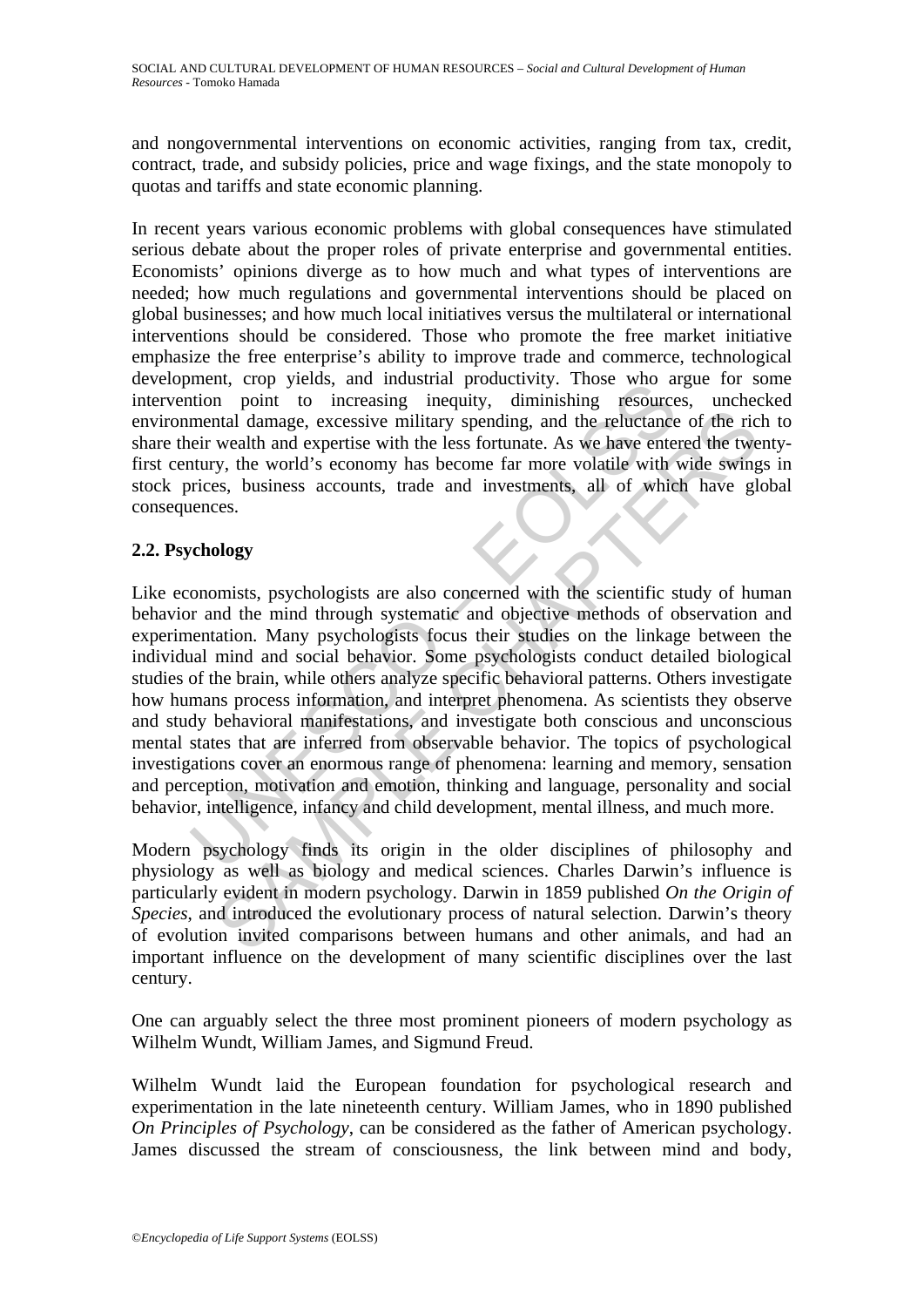emotions, the construct of self, the formation of habits, individuality, and defined the field for psychological analyses. Sigmund Freud was an Austrian neurologist whose theories revolutionized psychology.

Two main schools of thought dominated psychological thinking during the discipline's formative years: They were structuralism and functionalism. Structuralism was first presented by Edward Bradford Titchener, who attempted to identify the basic elements of consciousness in much the same way that physicists break down the basic particles of matter, using the investigative method of introspection. After his death in 1920s, structuralism lost its popularity, but its influence is evident in today's cognitive psychology and social psychology, which will be discussed shortly.

Functionalism in psychology found its main advocate in William James, who was influenced by Darwin's evolutionary theory and the concept of the survival of the fittest. James analyzed the stream of thought, attempted to characterize the concept of the self, and theorized on emotion. According to James, every thought in one's mind is modified by every previous thought; thus states of mind are in constant flux, and human perception is always relative and contextualized.

nalism in psychology found its main advocate in William Ja<br>red by Darwin's evolutionary theory and the concept of the surviv<br>nalyzed the stream of thought, attempted to characterize the conc<br>prized on emotion. According to by Darwin's evolutionary theory and the concept of the survival of the fit of the survival of the fit of the stream of thought, attempted to characterize the concept of the fit orgat providing to James, every thought in on James was interested in the functions of the adaptive human mind, rather than its structure. Psychological functionalism was further developed by James Rowland Angell, John Dewy, Harvey A. Carr, and others. The school of functional psychologists developed longitudinal research techniques that utilize interviewing, testing, and observing techniques over a long period of time to obtain detailed empirical data on how individual reacts to different circumstances over time. In contrast to Wundt and James, who studied the consciousness of the human mind, Sigmund Freud developed clinical studies of the human unconsciousness. Freud believed that people are motivated largely by unconscious forces, including strong sexual and aggressive drives. He metaphorically compared the human mind to an iceberg: The conscious part of the mind is like a small tip of an iceberg, while the vast portion beneath the surface comprises the unconscious. The unconscious plays an important role in a person's thoughts and behaviors and it is vital for a person's healthy growth. Freudian psychoanalysis utilizes free association techniques in which the client is encouraged to talk about anything that came to mind. Dreams are also considered as disguised expressions of deep human impulses such as sexual drive.

Alfred Adler criticized Freudian theories of sexual trauma and of dreams as sexual wish fulfillment. He believed that people are primarily motivated to overcome inherent feelings of inferiority. Consequently Adlerian psychotherapy encourages clients to overcome their feelings of insecurity and to redirect their energy towards developing self-confidence and self-enhancement that eventually lead them to be able to engage in meaningful social contribution and cooperation.

Swiss psychiatrist Carl Jung theorized that all humans inherit a collective unconscious that contains universal symbols and memories from their ancestral past. All humans share a pool of unconscious experiences throughout history that manifest themselves in mythology, religion, fairy tales, alchemical texts, and other forms of creative expression. The concept of archetypes is perhaps the most influential part of Jungian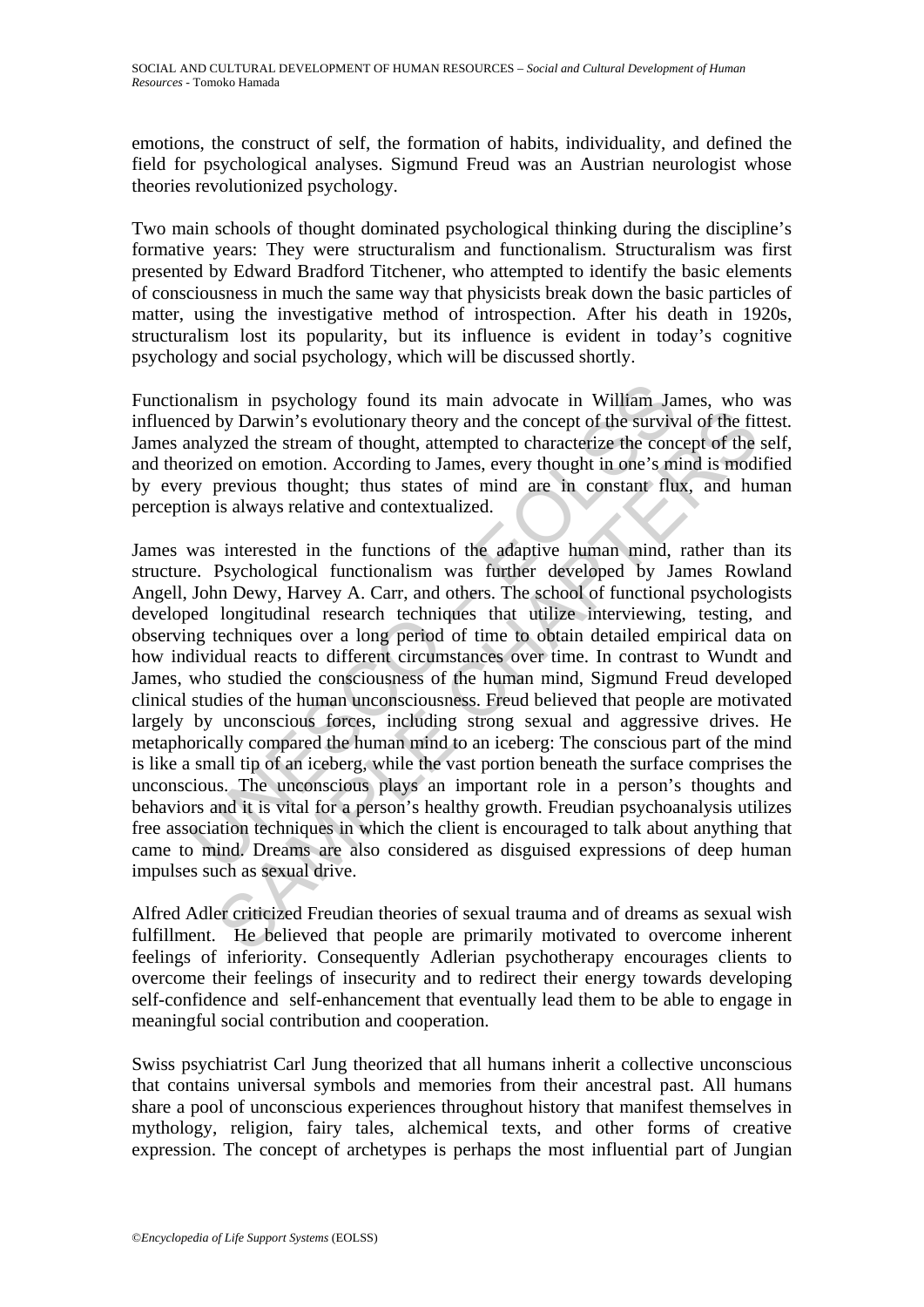theory. According to Jung, archetypes are typical modes of expression arising from this collective layer of human history. The archetypes are fundamental psychic patterns common to all humans into which personal experiences are organized. His "collective unconscious" theory finds followers among contemporary students of cultural semiotics, phenomenology, and linguistics.

and minder or the socialization ploces. Farental minder<br>test and minder on the socialization process. Farental minders<br>that the most important aspect of this process concerns how<br>integrated in the course of childhood devel the most important aspect of this process concerns how cultural value at the most important aspect of this process concerns how cultural value at the course of childhood development. While a child in a head to more constru Karen Horney also questioned Freudian theory of the sexual drive (libido) theory, the primacy of infantile sexuality, and the repetition compulsion. Instead she argues that the individual needs the family and the cultural context through which values, attitudes, and behaviors become organized. She theorized that humans have a basic need for love and security, and that they become anxious when isolated and alone. She emphasized the significance of the socialization process. Parental influences and other social institutions' influences contribute substantially to how a child's personality evolves. She stated that the most important aspect of this process concerns how cultural values become integrated in the course of childhood development. While a child in a healthy environment for socialization learns to appreciate his or her constructiveness, talents, and limitations, a child placed in a hostile environment becomes alienated from his or her real self. Negative behavioral consequences may include depression, phobic or obsessive–compulsive behavior, paranoia, acute anxiety, and an incapacity for genuine spontaneity. Horneyan therapy includes complex interactive and introspective dialogue sessions with the client to increase self-awareness and to encourage self-actualization.

Many psychologists have also developed methodological tools to uncover the human unconsciousness. Most notable are projective tests such as the Thematic Apperception Test (TAT) or the Rorschach Inkblot Test. The TAT consists of drawings of people in ambiguous situations that are used to encourage thematically oriented story telling from the client. The Rorschach test with ink blots is used to stimulate the client's free association.

Today, most psychologists agree on the existence of unconscious mental processes that profoundly affect human emotion, cognition, behavioral outcomes, and memorymaking.

We do not always know the reasons why we get angry or sad; why we think as we do; or why we remember certain things and forget others. Some psychologists strive to find verifiable and observable methodology to explicate the behavioral outcomes of the human mind.

Edward Lee Thorndike proposed behaviorism in human psychology, which was based on the idea of the law of effect. He theorized that people repeat behaviors that are followed by positive outcome, while they abandon behaviors that produce a negative or no outcome. Because of the law of effect, positive reinforcements can be used to produce behavioral changes, Thorndike argued. Behaviorism is influential in developing theories of learning, and sparked later research on mental schemes, fears, and preferences. For example, Ivan Pavlov discovered a basic form of learning called classical conditioning in which an organism comes to associate one stimulus with another. In light of Darwinian evolution, psychologists began to use animals in empirical research. For example, James Watson considered that the behavioral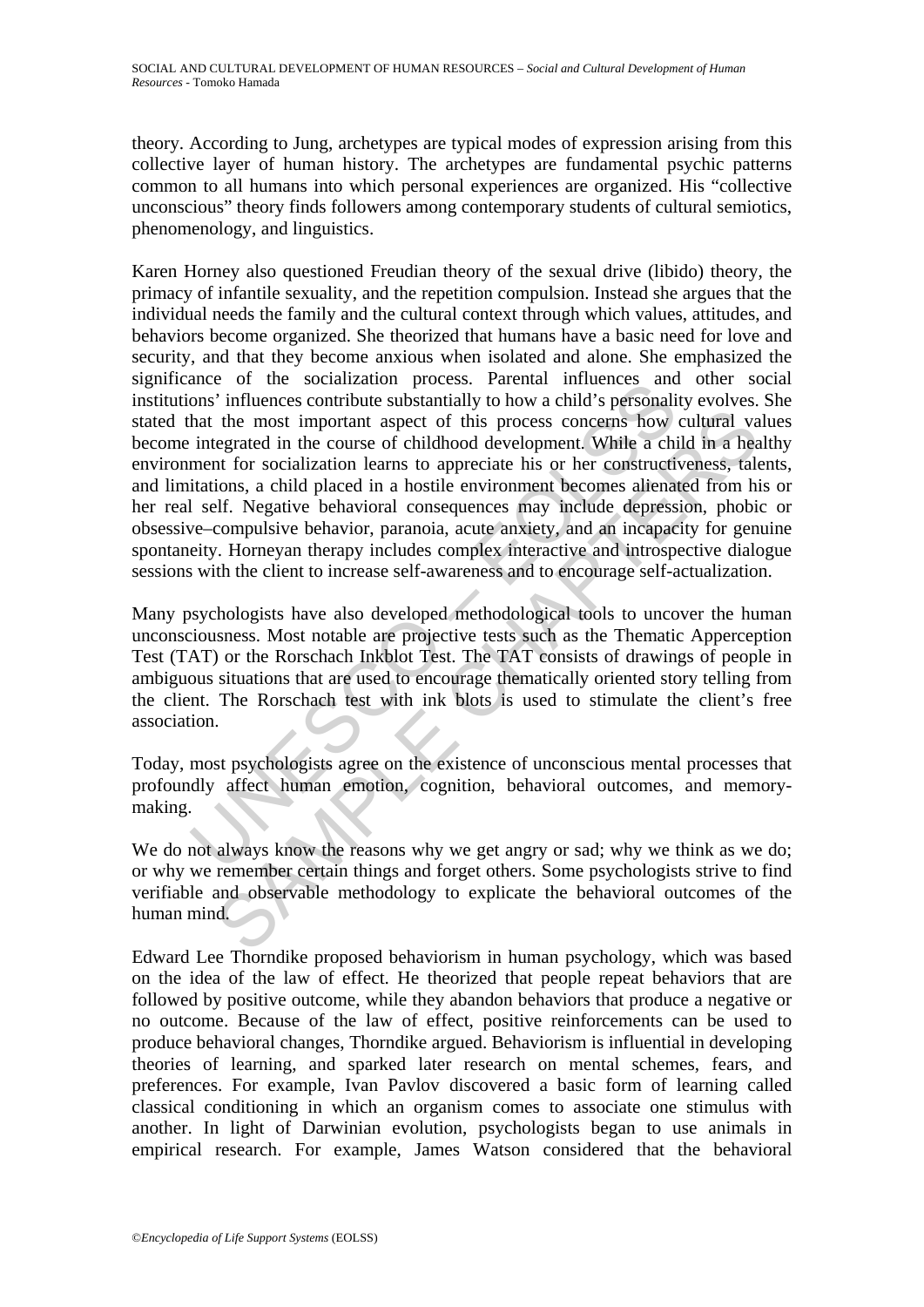principles would generalize across all species, and advocated animal laboratory research, based on direct observation and quantitative data collection, in order to understand the cause and effect of psychology and behavior.

B. F. Skinner further developed human behaviorism, conceptualizing many behavioral reinforcement techniques. Skinnerian theories are applied to a variety of behavioral intervention programs at schools, workplaces, and medical facilities. Skinner invented the first teaching machine, which allowed students to learn at their own pace by solving a series of problems and receiving immediate feedback.

Is on the brain and net votas system, outers are interested in the min<br>an resources, psychologists pay particular attention to human<br>ve and emotional development, learning, and schooling. At the s<br>genetic or physiological resources, psychologists pay particular attention to human socializate<br>
metodical development, learning, and schooling. At the same time,<br>
energic or physiological predispositions at birth to develop certain trait<br>
therefo While many psychologists study behavioral manifestations, and consequences of the functions of the brain and nervous system, others are interested in the inner workings of the brain from a biological and medical perspective. When it comes to the development of human resources, psychologists pay particular attention to human socialization, cognitive and emotional development, learning, and schooling. At the same time, they examine genetic or physiological predispositions at birth to develop certain traits or abilities. Therefore, the issue of nature versus nurture is a consequential subject of continuing discussion and research among psychologists.

- -
- -
- TO ACCESS ALL THE **42 PAGES** OF THIS CHAPTER, Visit: http://www.eolss.net/Eolss-sampleAllChapter.aspx

### **Bibliography**

Bourdieu P. (1984). *Distinction: A Social Critique of the Judgment of Taste*. Translated by Richard Nice. Cambridge, MA: Harvard University Press 613 pages [This book analyzes how tastes are largely the product of certain material and social conditions of individuals, and shows how the various tastes of French people corresponded largely to their class and upbringing.]

Collins R. M. (1991). *The Business Response to Keynes 1929–1964*. New York: Columbia University Press. 320 pages [Provides an overview of Keynesian economic theory that was put into effect as governmental macroeconomic policies.]

Elster J. (1993). Some unresolved problems in the theory of rational behaviour. *Acta Sociologica* 36 (3): 179-190 [Discusses rational choice theory. Also points out situations where the theory of rational behavior cannot hold. Explains why in certain situations, norms and values of the society dictate.]

Douglas M. and Isherwood B. (1980). *The World of Goods: Towards an Anthropology of Consumption*. New York: Penguin Books 208 pages [A pioneer study on consumption and culture written by a structural anthropologist and an economist to explain consumer preference and social connections. They illustrate how people use goods as a means of communicating with each other.]

Geertz C. (1973). *The Interpretation of Cultures*. New York: Harper Torch 470 pages [A classic work of interpretive anthropology that proposes that cultural phenomena should be treated as significative systems posing expositive questions.]